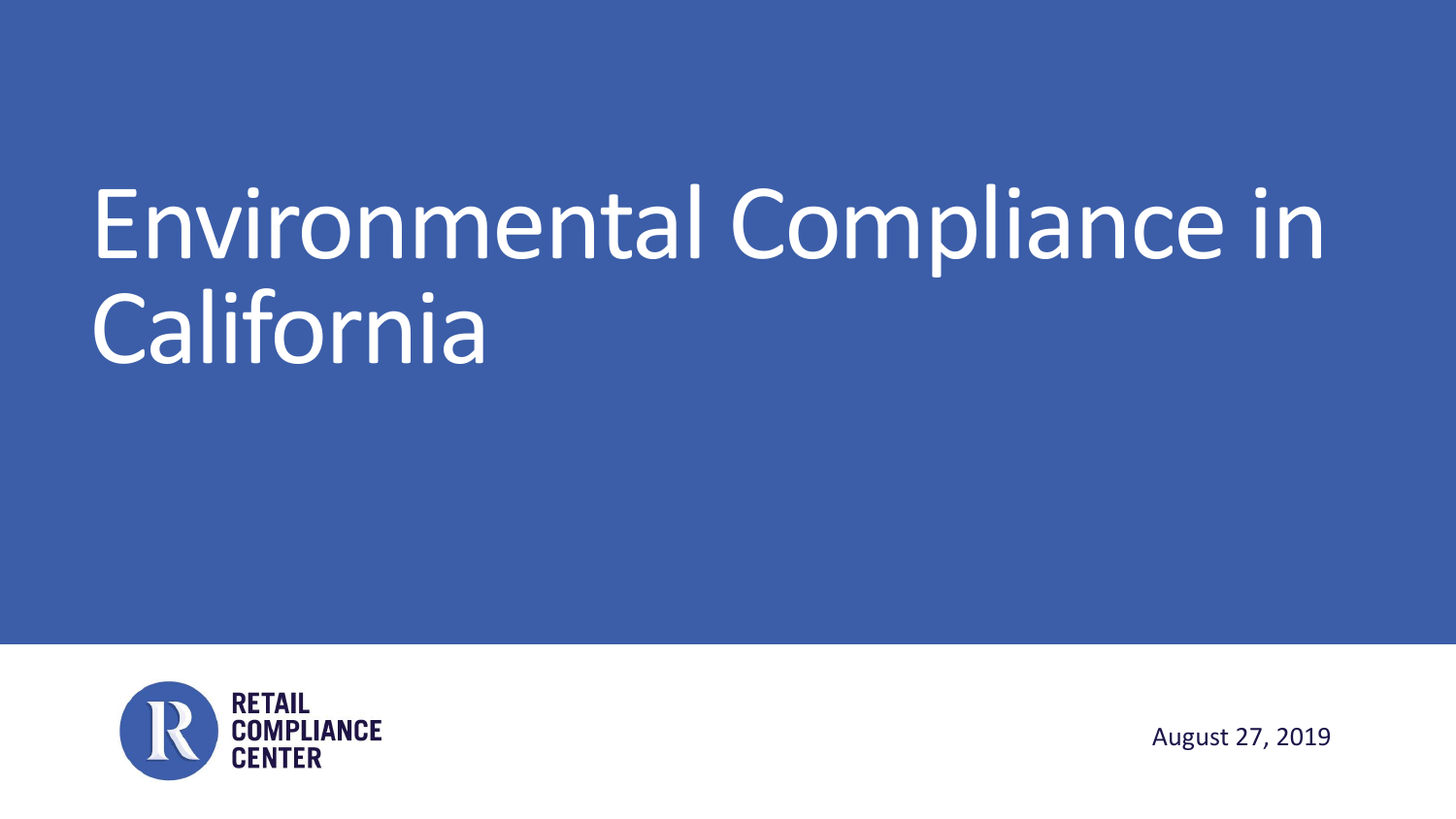## **Antitrust Statement**

RILA believes strongly in competition. Our antitrust laws are the rules under which our competitive system operates. It is RILA's policy to comply with both the letter and the spirit of antitrust laws. This Antitrust Statement has been adopted to avoid even the appearance of impropriety under the antitrust laws.

At any association meeting, participants must avoid any discussion of the following subjects in order to avoid even an appearance of impropriety:

- Do not discuss current or future prices, price quotations or bids, pricing policies, discounts, rebates, or credit terms.
- Do not discuss cost information such as production costs, operating costs, or wage and labor rates.
- Do not discuss profits or profit margins, including what is a "fair" profit margin.
- Do not discuss allocating markets, territories, or customers.
- Do not discuss current or future production or purchasing plans, including plans to take facility downtime, production quotas, or limits on output.
- Do not discuss refusing to deal with any suppliers, customers, or competitors (or any class or type of suppliers or customers).
- Do not require or pressure any supplier, customer, or competitor to adopt any particular actions or policies.
- Never agree on any aspect of future pricing or output.

Do not engage in prohibited discussions before a meeting or after a meeting is over. These antitrust guidelines apply not only in formal RILA meetings, but also in hallways, casual conversations, phone calls, emails, text messages, cocktail parties, golf outings, or any other setting that is related in any way to the RILA. If you have questions or concerns, or if you are uncertain about the propriety of any subject of discussion or proposed activity, you should stop the discussion immediately and bring the issue to the attention of RILA staff, or consult your company's general counsel.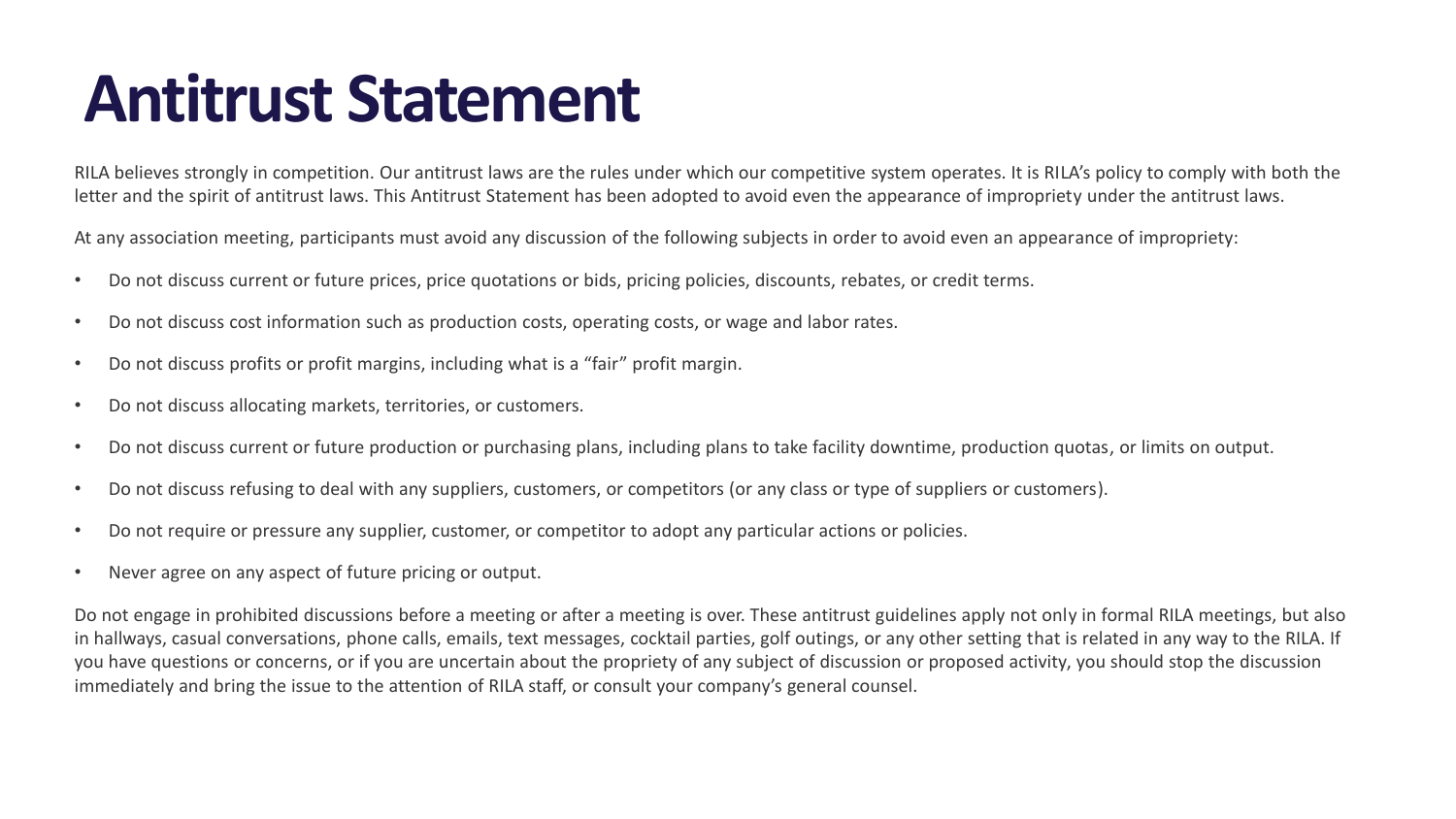**Technology Housekeeping**

# **Please take a minute to mute your phone.**

This will reduce background noise during the presentation.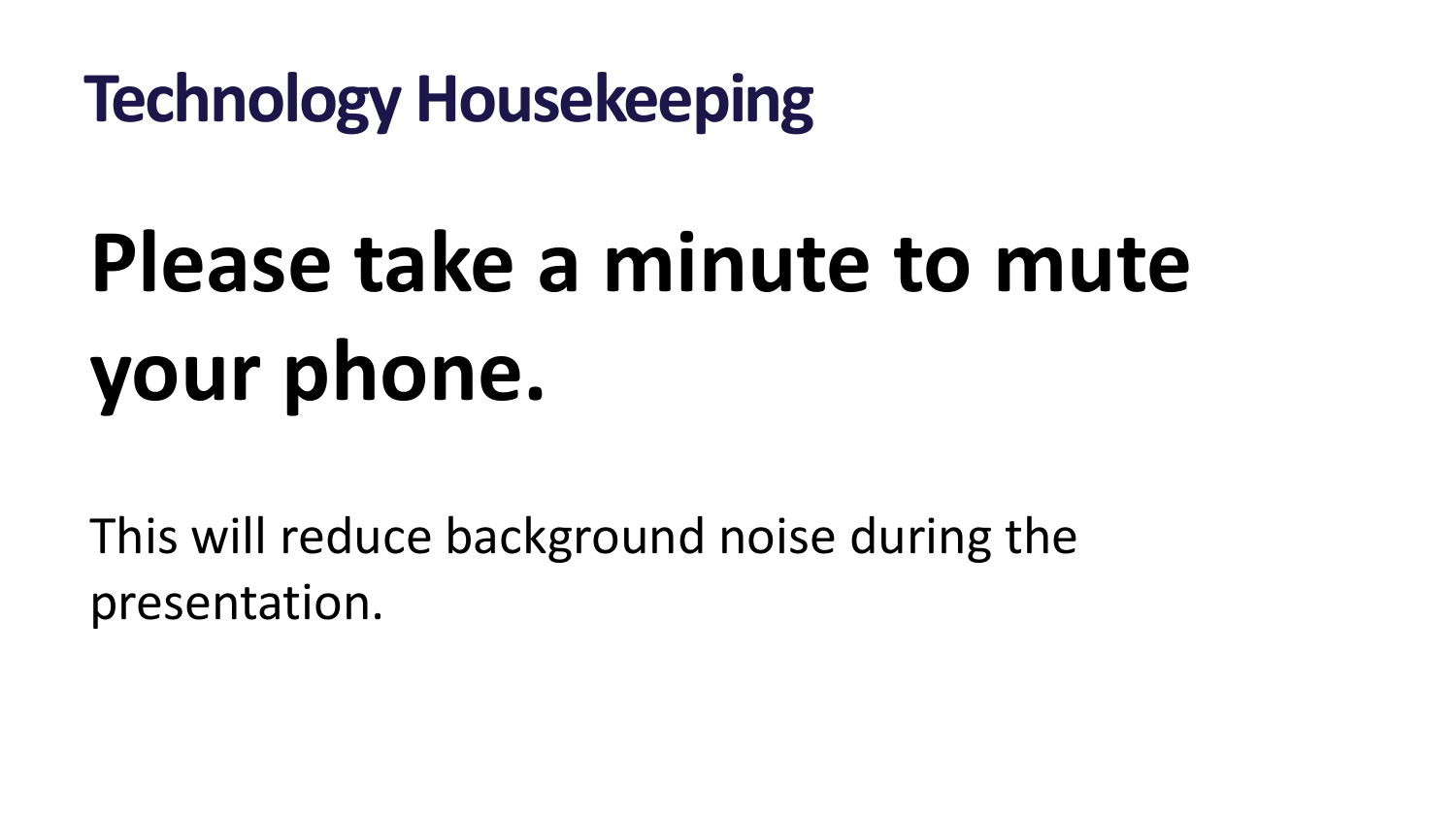# **Technology Housekeeping**

# **Please do not put us on hold.**

Should you need to step away, please hang up and rejoin the call later.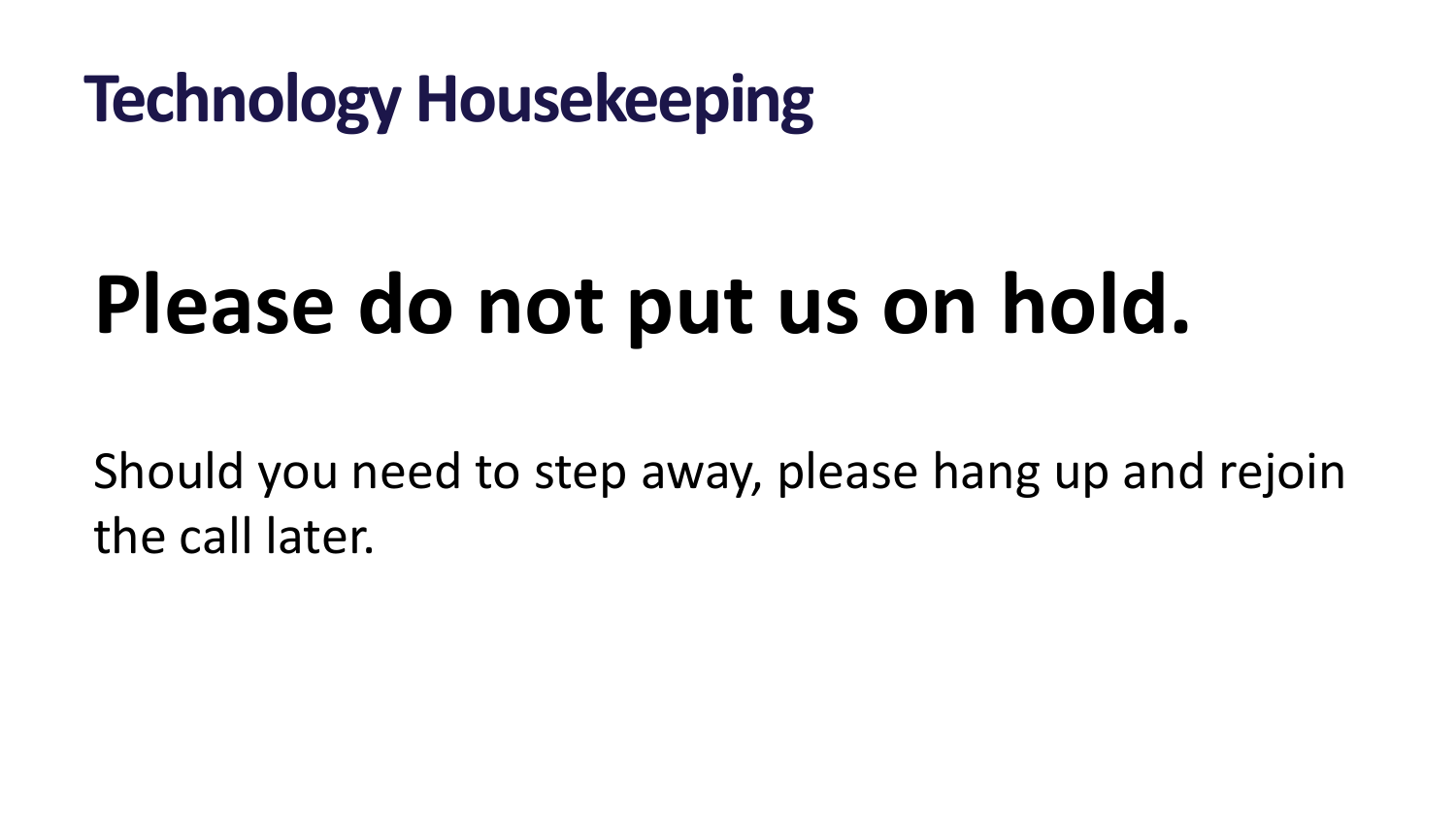Fall 2019 RILA Retail Environmental Committee Meeting Wednesday, September 25 to Thursday September 26 Washington, DC

#### For RILA members or by invitation only

#### **WEDNESDAY, SEPTEMBER 25**

- 12:00 PM 1:00 PM: Lunch
- · 1:00 PM 2:30 PM: Presentations by Smarter Sorting, RILA's Retail Compliance Center, and Stericycle
- 2:30 PM- 2:45 PM: Break
- 2:45 PM 4:15 PM: Presentations by Walmart and Enviance, and regulatory updates by Beveridge & Diamond
- 4:15 PM 4:30 PM: Break
- 4:30 PM 5:45 PM: EPA RCRA Pharm Rule Team exercise; moderated by US Ecology
- 5:30 PM 5:45 PM: Day one wrap up and closing remarks
- 6:30 PM 9:00 PM: Networking Reception and Dinner with RILA's Consumer Products Committee at Cuba Libre (801 9th St NW)

#### **THURSDAY, SEPTEMBER 26**

- 8:30 AM 9:00 AM: Breakfast
- 9:00 AM 9:45 AM: Presentation by the Department of Transportation on hazardous materials transportation updates
- 9:45 AM 10:15 AM: Zero Waste Initiative Update
- 10:15 AM 10:30 AM: Break
- 10:30 AM 12:30 AM: Pharm Rule Benchmarking and the Innovation Compliance Challenge
- 12:30 PM 1 PM: Meeting wrap up and Grab and Go Lunch

Contact Kevin Gibney at Kevin.Gibney@rila.org for more information

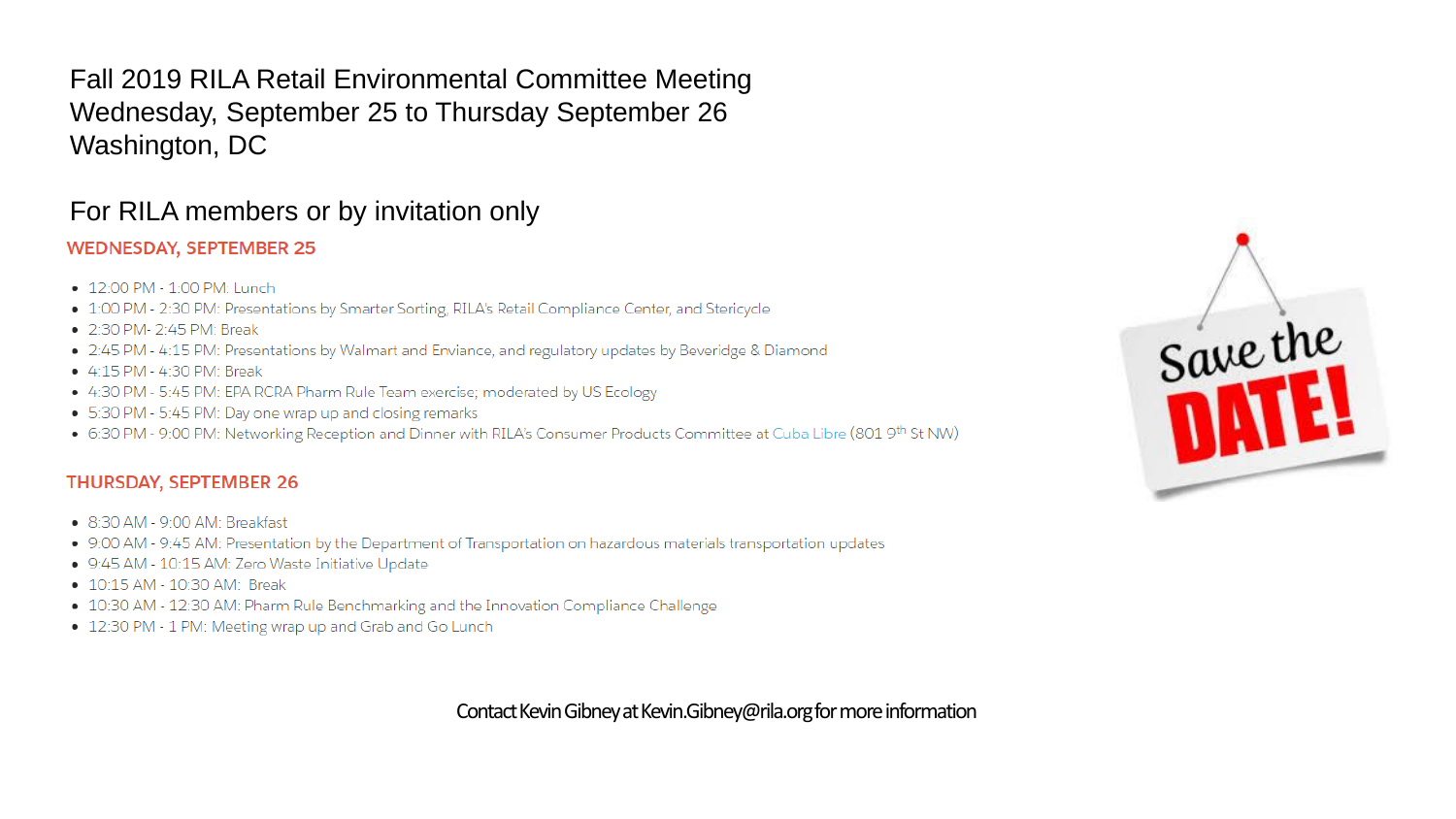Angela is a Partner in the San Francisco office of Troutman Sanders, LLP and a member of the firm's Environmental and Natural Resources Section.

Her practice includes **advising retailers on the management of retail products and wastes** under federal and state laws, including **Proposition 65**, the **Safer Consumer Product regulations**, the **Medical Waste Management Act**, the **Hazardous Waste Control Law**, as well as the **Resource Conservation and Recovery Act**.

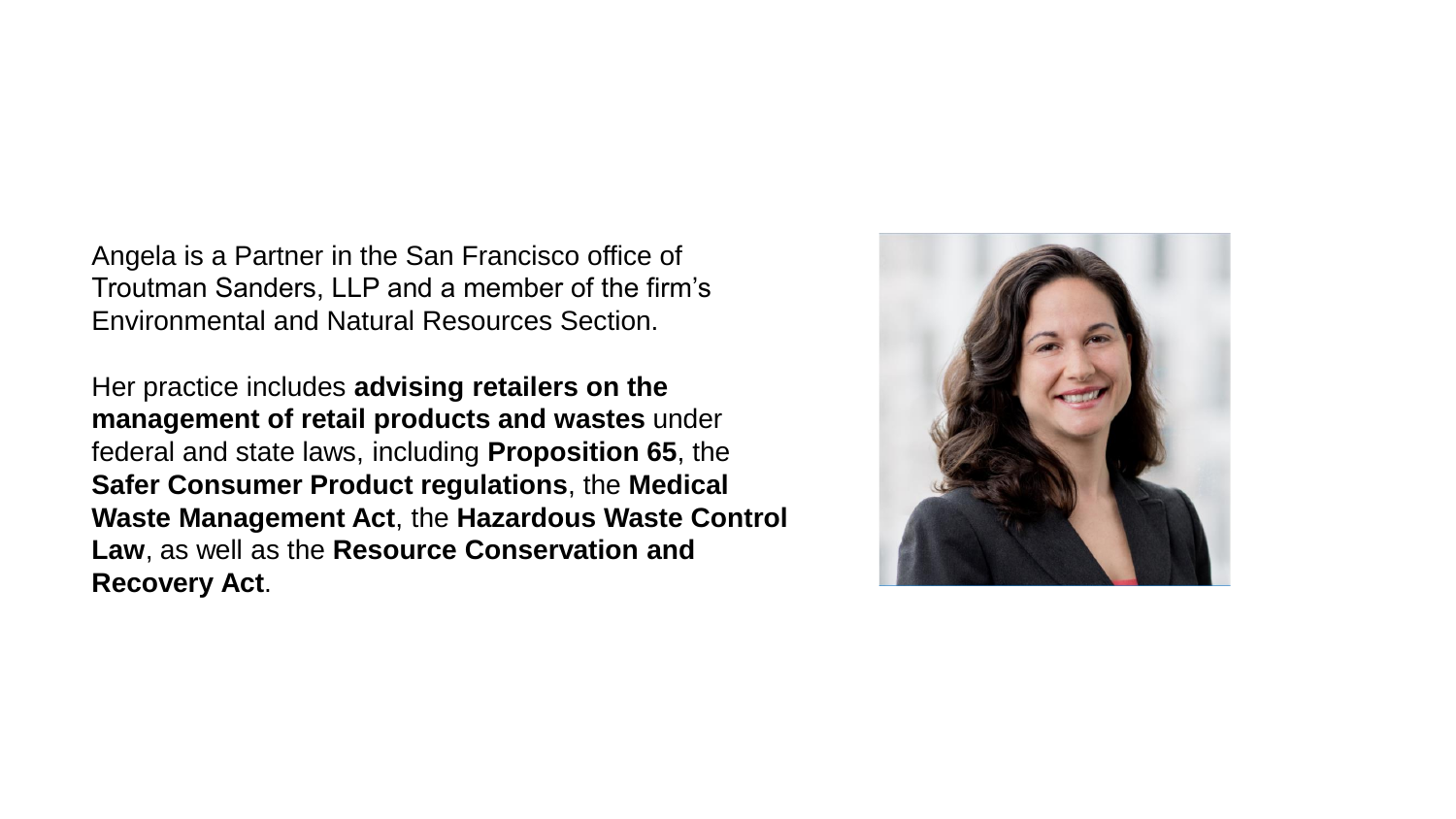## **Environmental Compliance in California**

# **An Overview for Retailers**

**Angela J. Levin (415) 477-5787** [angela.levin@troutman.com](mailto:angela.levin@troutman.com) troutman sanders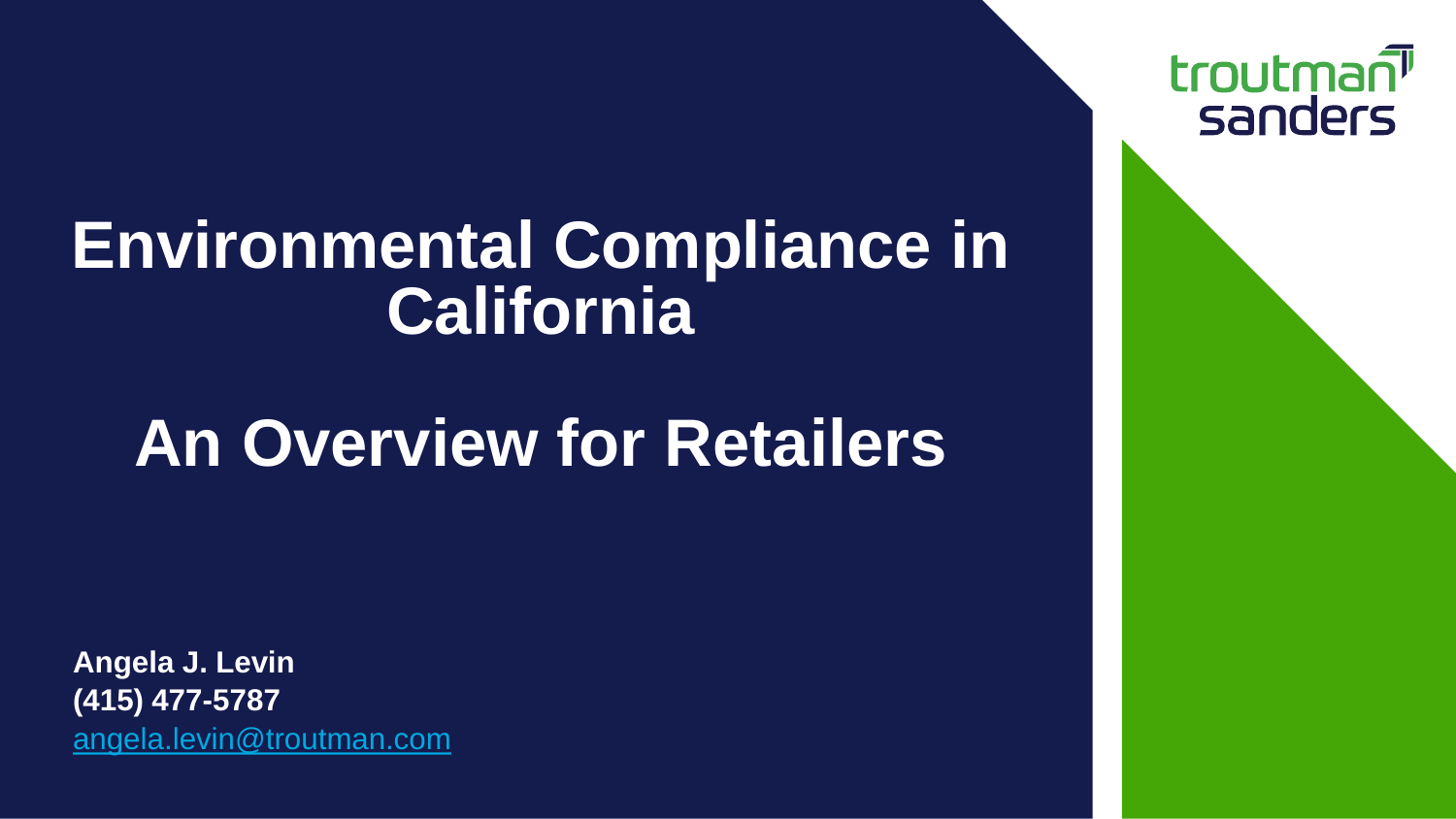• **Overview of California State and Local Agencies**

• **Key Retail Environmental Programs**

• **Best Practices to Stay Informed**

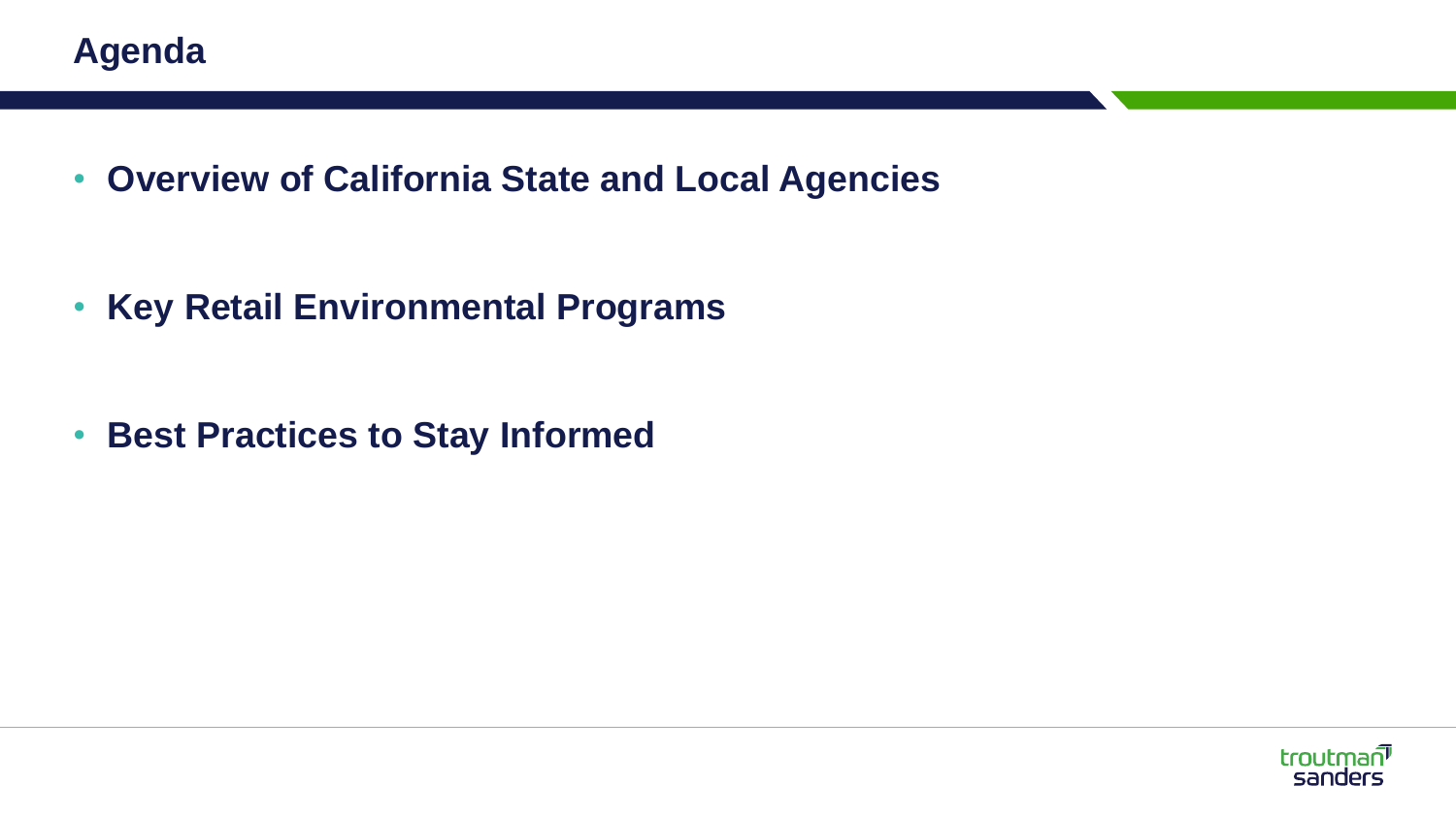#### **Alphabet Soup of State Agencies**

#### • **Cal/EPA**

- Department of Toxic Substances Control
	- Hazardous Waste
- Cal/Recycle
	- Organics Recycling
	- Commercial Recycling
- California Air Resources Board
	- Refrigerant Management
- **Cal Department of Health**
	- Medical Waste
- **Office of State Fire Marshal**
	- Emergency Response
- **Office of Environmental Health and Hazard Assessment**
	- Proposition 65



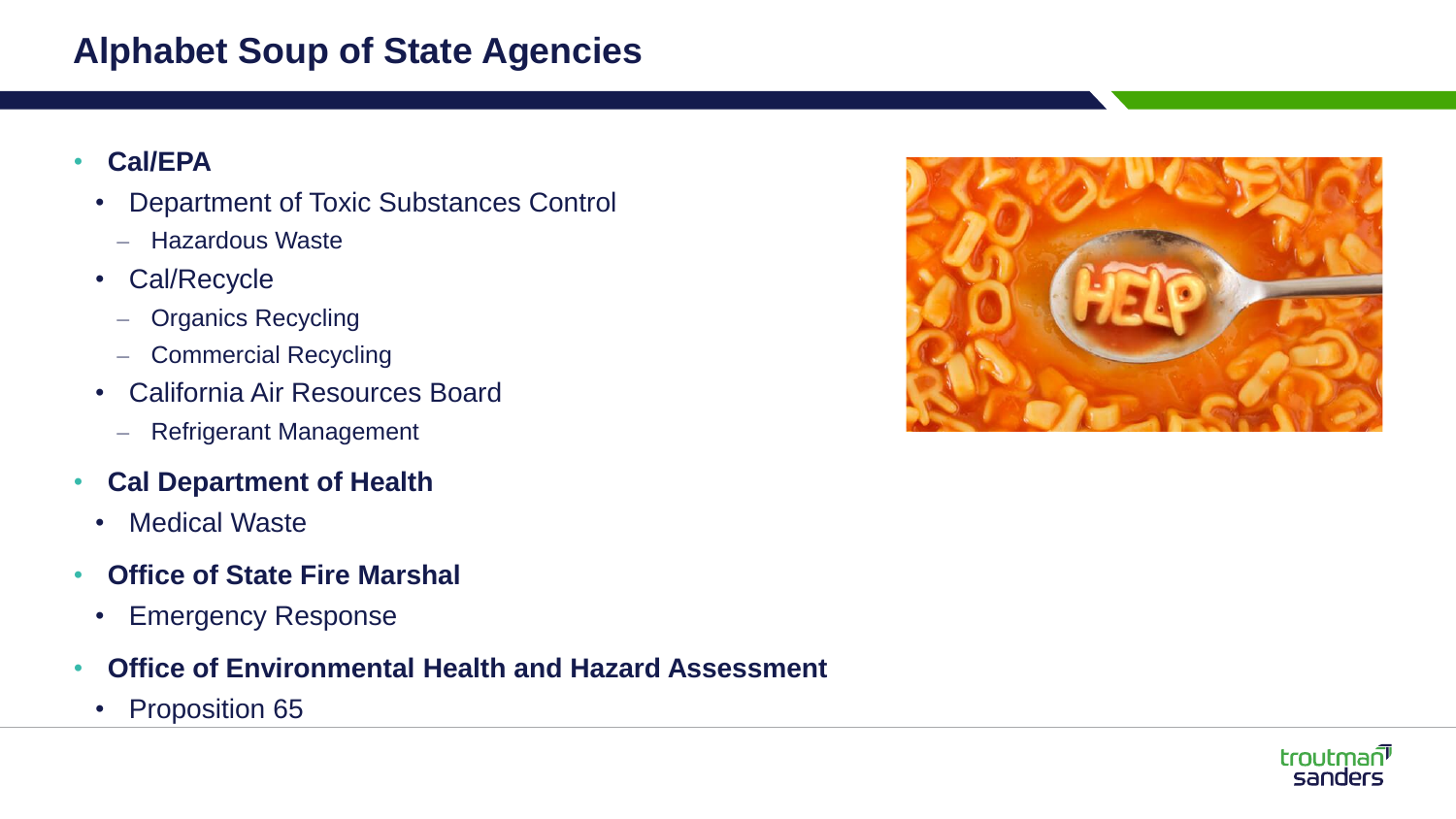#### **Another Layer – Local Jurisdictions**

- **Certified Unified Program Agencies (CUPAs)**
- **Air Quality Management Districts / Air Quality Control Boards**
	- Air permitting and compliance
- **Regional Water Quality Control Boards**
	- Stormwater permitting and compliance

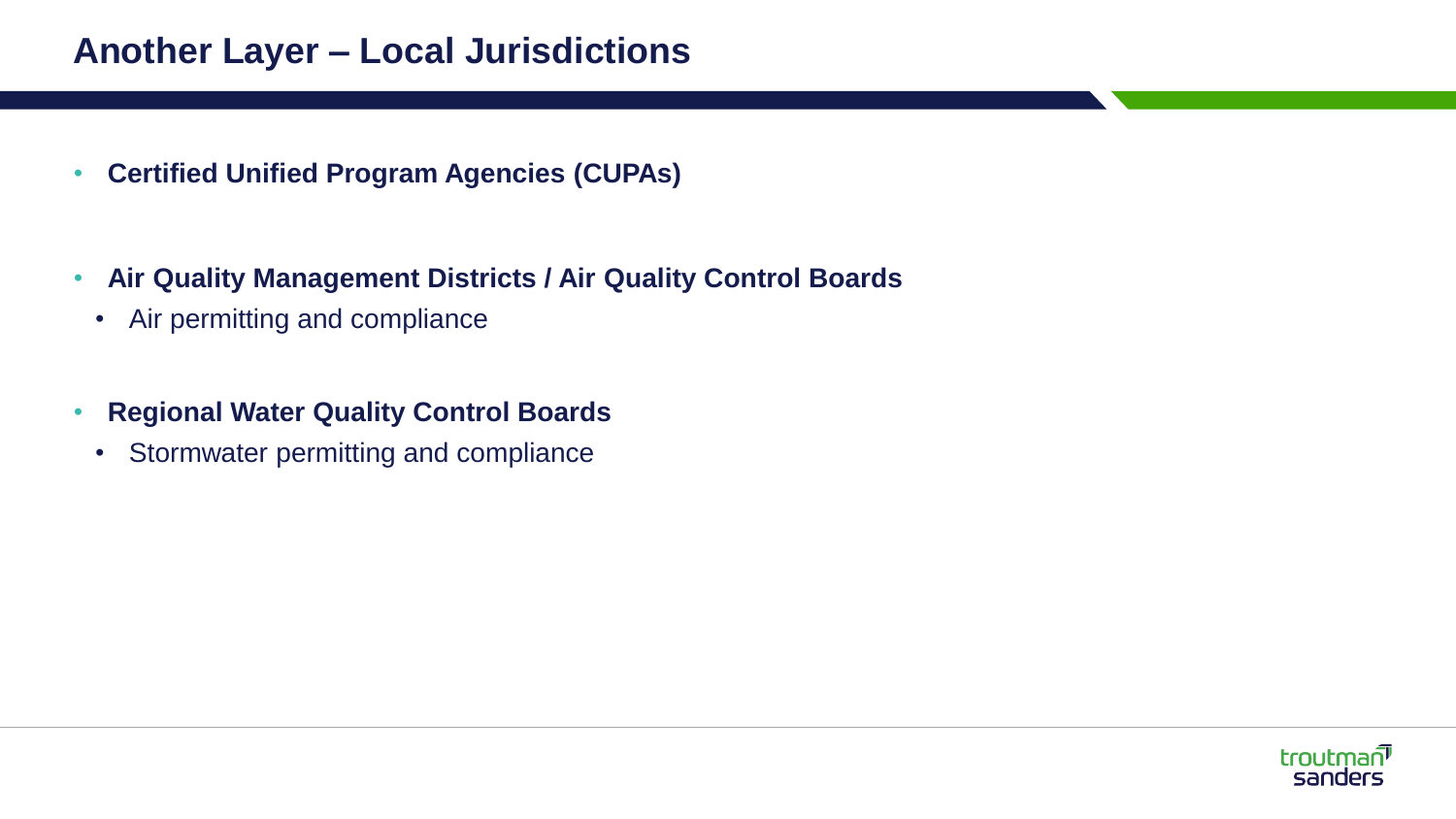### **CUPAs in Focus**

- **Shared permitting and, inspection, and enforcement authority**
	- Aboveground Petroleum Storage Tank Program
	- Area Plan Program/Business Plan Program
	- California Accidental Release Prevention Program
	- Hazardous Material Management Plan/Hazardous Material Inventory Statement Program
	- Hazardous Waste Generator/Tiered Permitting Program
	- Underground Storage Tank Program
	- Medical Waste Management Act



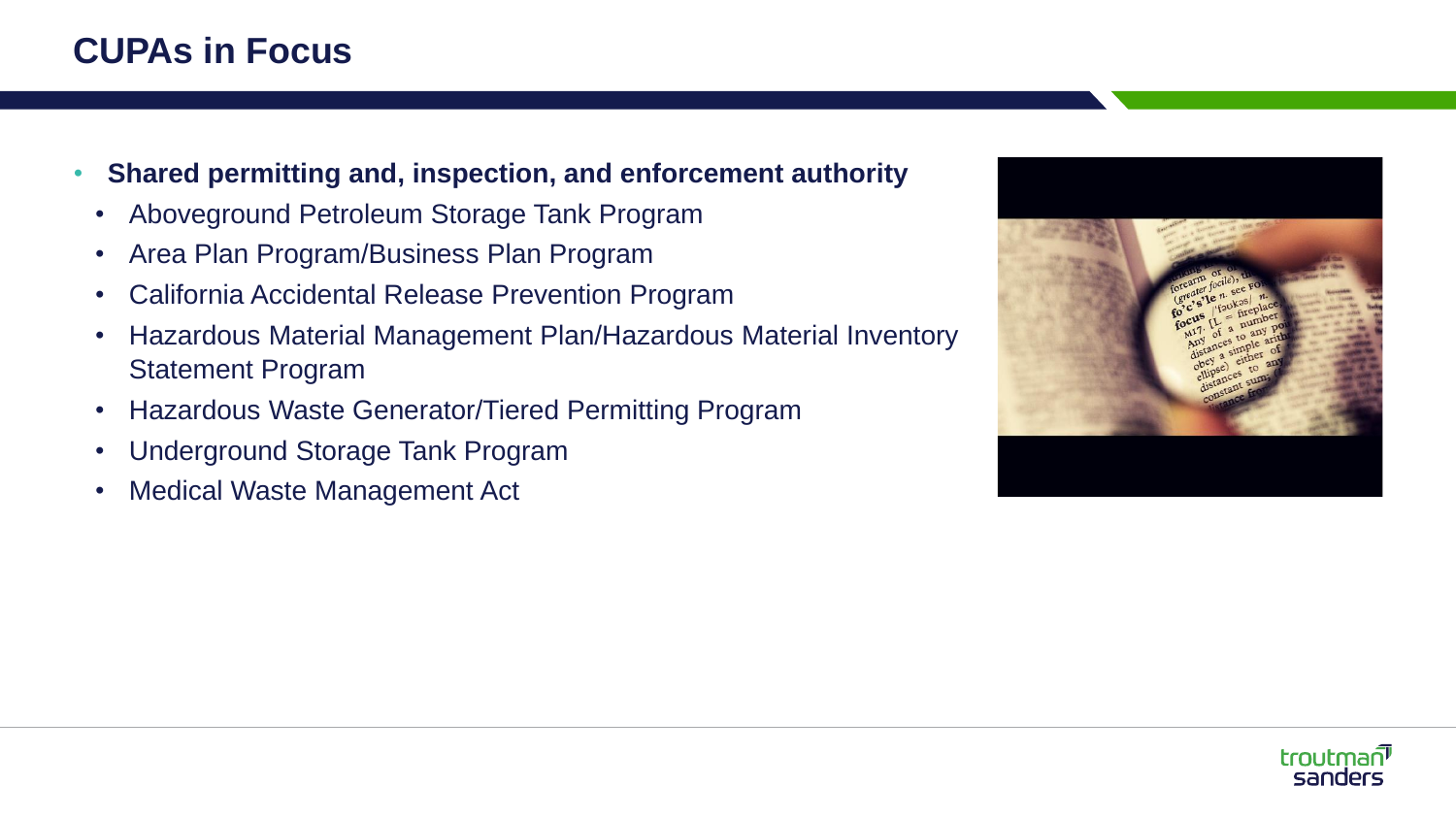#### **Key Retail Environmental Compliance Programs**

- **Hazardous Materials Management**
- **Hazardous Waste Management**
- **Medical Waste Management**
- **Commercial Recycling**
- **Organics Recycling**
- **Refrigerant Management**
- **Emergency Generator Compliance**
- **Proposition 65**



![](_page_11_Picture_10.jpeg)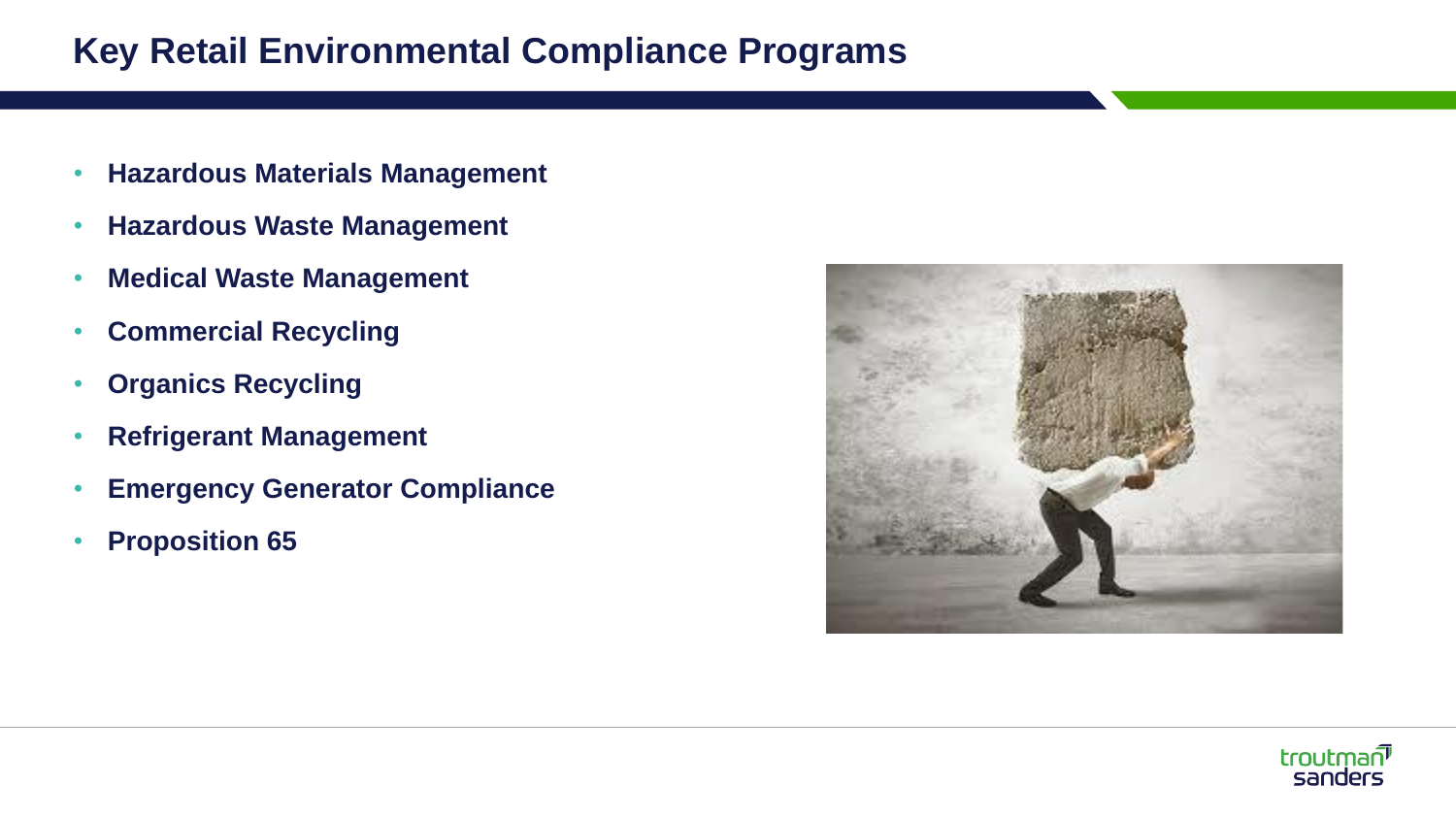#### **Hazardous Materials Management**

- **Hazardous Materials Business Plan**
- **Statewide thresholds trumped by local ordinances**
- **California Environmental Reporting System (CERS)**

![](_page_12_Picture_4.jpeg)

### **PROPANE**

![](_page_12_Picture_6.jpeg)

![](_page_12_Picture_7.jpeg)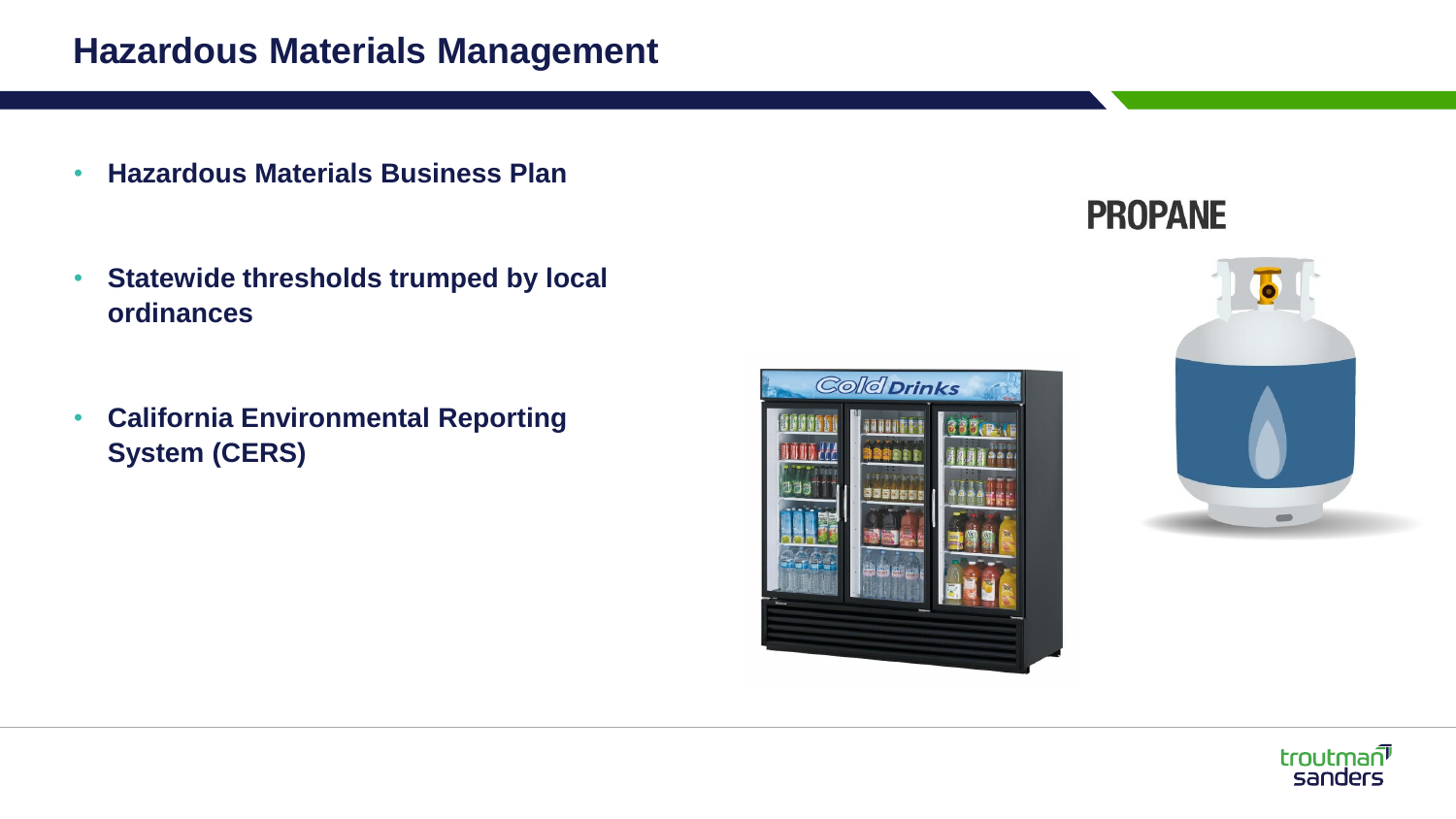#### **Hazardous & Universal Waste Management**

- **Requires discarded materials to be managed in accordance with stringent storage, transport, and disposal obligations if hazardous upon discard**
	- Calfiornia's Aquatic Toxicity test
- **California's Universal waste rule**
	- E-waste
	- Batteries
	- Electric lamps
	- Mercury-containing equipment
	- Cathode-ray tubes and glass
	- Non-empty aerosol cans

![](_page_13_Picture_10.jpeg)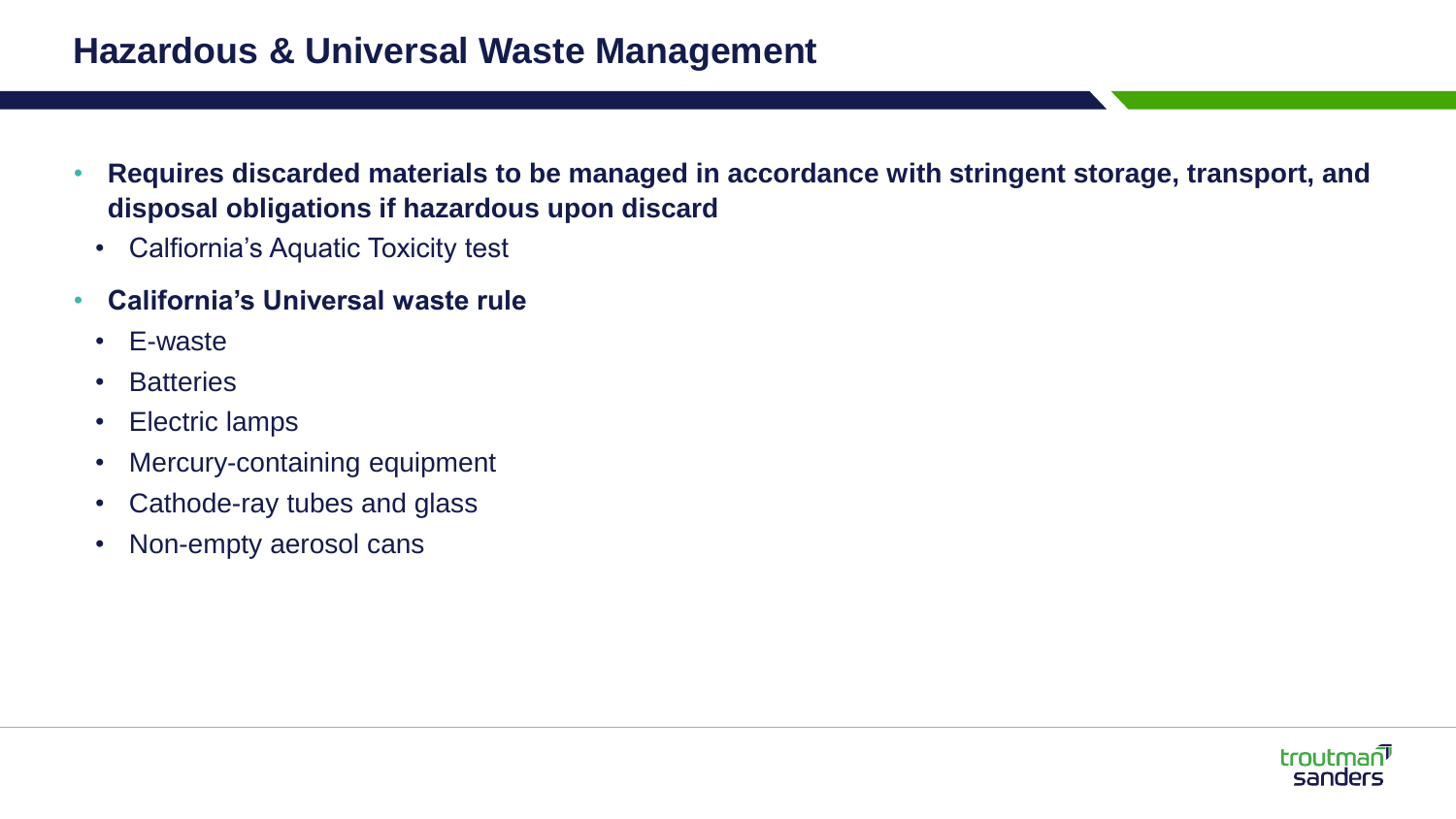#### **Medical Waste Management Act**

- **Applies to facilities that generate "medical waste"**
	- CA hazardous Rx and OTC pharmaceuticals
	- Sharps waste
	- Not RCRA (federal hazardous) waste
	- Not "supplemental facts"
	- Not sent for reverse distribution

| <b>Drug Facts</b>                                                                                                                                                                                                                                                                                                                                                                                                                                        |                                                                             |
|----------------------------------------------------------------------------------------------------------------------------------------------------------------------------------------------------------------------------------------------------------------------------------------------------------------------------------------------------------------------------------------------------------------------------------------------------------|-----------------------------------------------------------------------------|
| Active ingredient (in each tablet)<br>ChieryPrentschenken maleade 2 mg process substitutions assumes a construction of a substitution of AntiFredericke                                                                                                                                                                                                                                                                                                  | Parpese                                                                     |
| Disers temporarily release these symptoms due to hay been or other soper respiratory allergies:<br>E presiding. El runny hous. El boro, mobile audo. El boro firmal                                                                                                                                                                                                                                                                                      |                                                                             |
| <b>Maritimas</b><br>Ask a doctor before use if you have<br>pleasants. It a breathing problem such as employers or chronic branchite.<br>Ensity eldow percent as of eat-present provided a                                                                                                                                                                                                                                                                |                                                                             |
| Ask a doctor or pharmacial before use if you are inking tranquilates or sedulives                                                                                                                                                                                                                                                                                                                                                                        |                                                                             |
| When same this greater<br>Visit may get drowly<br>aread alcoholic chicks.<br>secured, securities, and bampolizers may increase choosiness.<br>to carsful when priving a motor vehicle or sperating machinery<br>sectionly two copy, expecials in chicken<br>If pregnant or broast-feeding, six a health princesonal before use.<br>Kang out of reach of children, in case of overboxs, got medical help or contact a Palson Central<br>CHEW right auto - |                                                                             |
| <b>Directions</b>                                                                                                                                                                                                                                                                                                                                                                                                                                        |                                                                             |
| hour line seem 12 resolute line aftable                                                                                                                                                                                                                                                                                                                                                                                                                  | loke 2 labools every 4 to 6 bours;<br>not more than 12 tablets in 24 hours. |
| children 6 sears in under 12 years.                                                                                                                                                                                                                                                                                                                                                                                                                      | late 1 island endry 4 to 6 hours.<br>riot reces than 8 tablets in 24 hours. |
| children under 6 sears.                                                                                                                                                                                                                                                                                                                                                                                                                                  | ask a clocker                                                               |
| Other Information store (0.25' C 657P F). Epotet for ecosoic module                                                                                                                                                                                                                                                                                                                                                                                      |                                                                             |
| Inactive ingredients OEC video no. 10, indoes riagerous steater managements                                                                                                                                                                                                                                                                                                                                                                              |                                                                             |
| cellulcan, pregelatinized standy-                                                                                                                                                                                                                                                                                                                                                                                                                        |                                                                             |

![](_page_14_Picture_8.jpeg)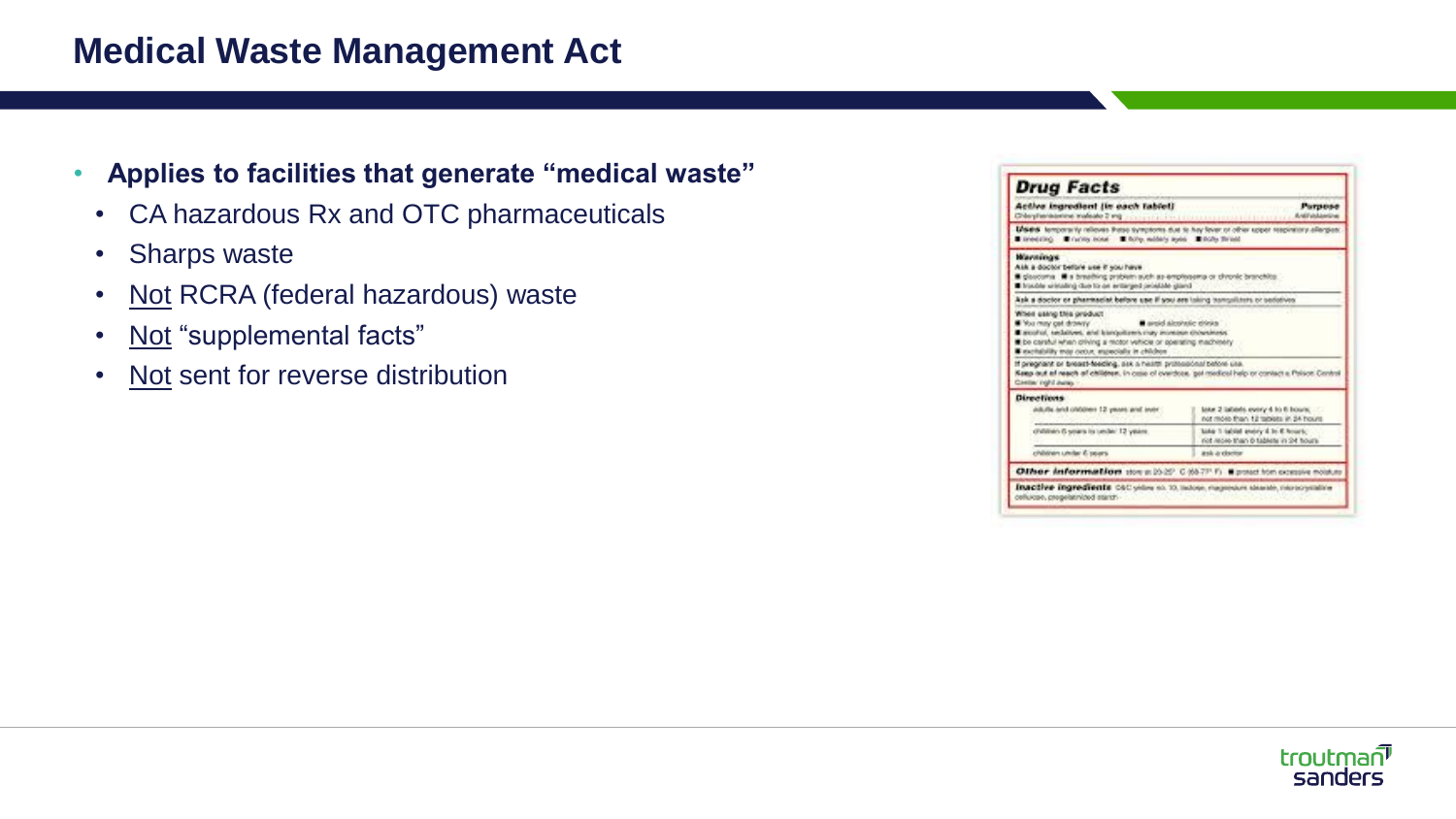### **Commercial Recycling**

- **Applies to businesses that generate at least 4 cubic yards of solid waste**
- **Must arrange for recycling services**
	- Self-hauling
	- Subscription to recycling service
	- Arranging for pickup
	- Mixed waste processing off-site
- **Local jurisdictions may have more stringent requirements**

![](_page_15_Picture_8.jpeg)

![](_page_15_Picture_9.jpeg)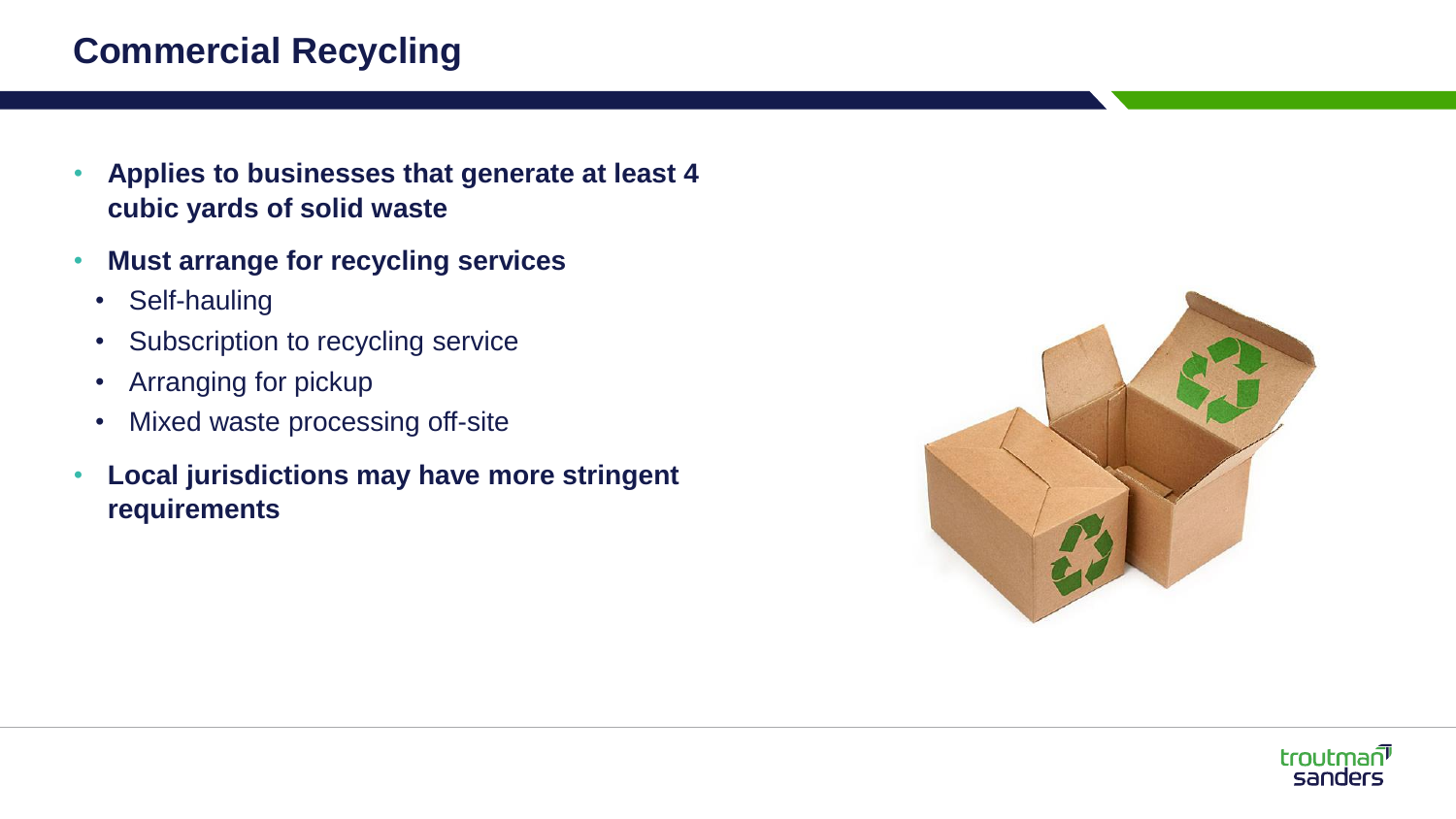### **Organics Recycling**

- **(also) Applies to businesses that generate at least 4 cubic yards of solid waste**
- **Organics include**
	- Food waste
	- Green waste
	- Landscape and pruning waste
	- Nonhazardous wood waste
	- Food-soiled paper
- **Must arrange for organics recycling**
- **Local jurisdictions may have more stringent requirements**

![](_page_16_Picture_10.jpeg)

![](_page_16_Picture_11.jpeg)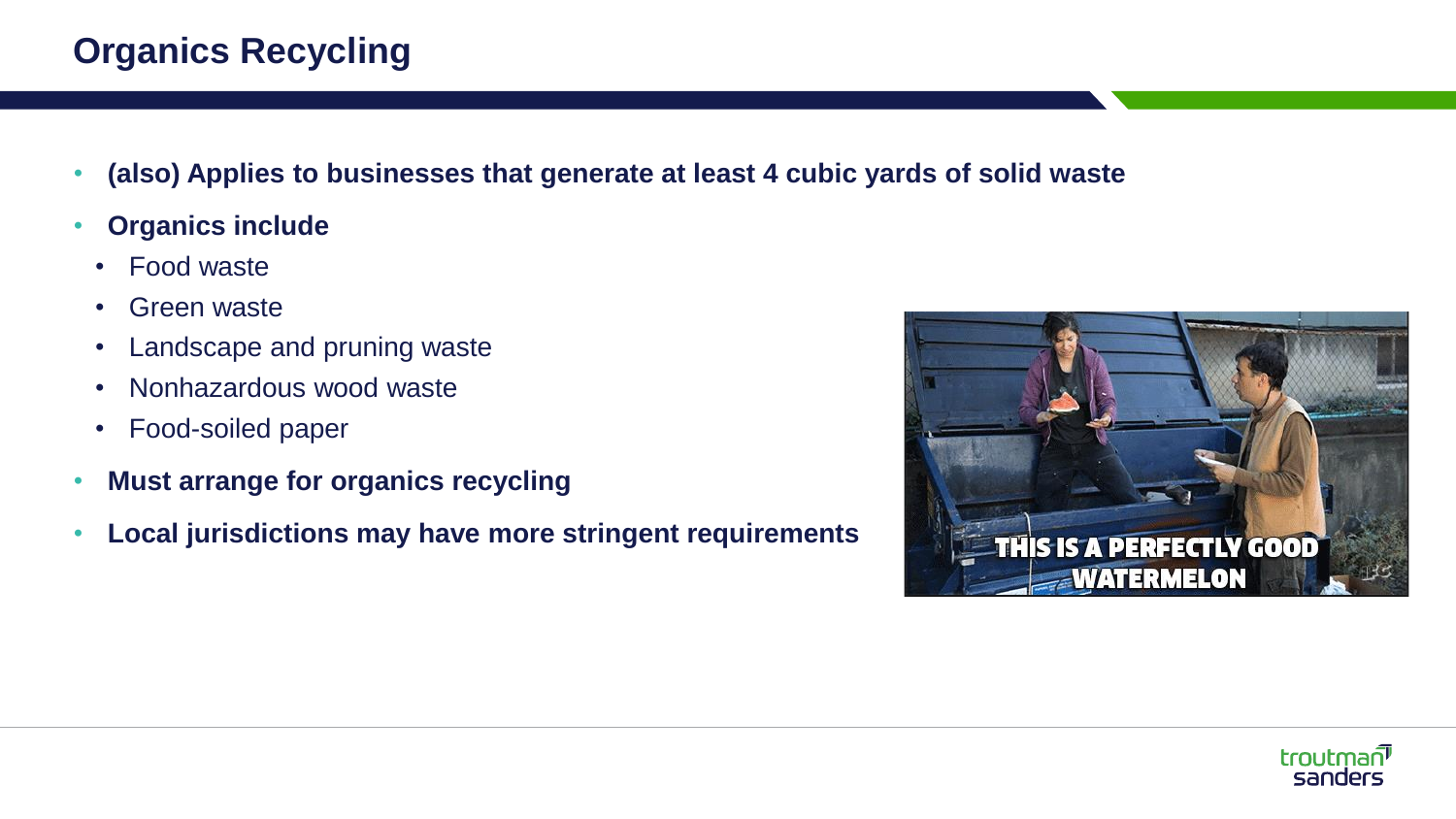#### **Refrigerant Management Program**

- **Applies to businesses with refrigeration systems containing more than 50 pounds of refrigerant**
- **Requirements include**
	- Conducting and reporting periodic leak inspections
	- Prompt leak repairs
	- Maintenance of service records
	- Annual reporting
- **California Cooling Act**
	- Prohibits the use of R-404A and R-507A as of January 1, 2019 (no new equipment)

![](_page_17_Picture_9.jpeg)

![](_page_17_Picture_10.jpeg)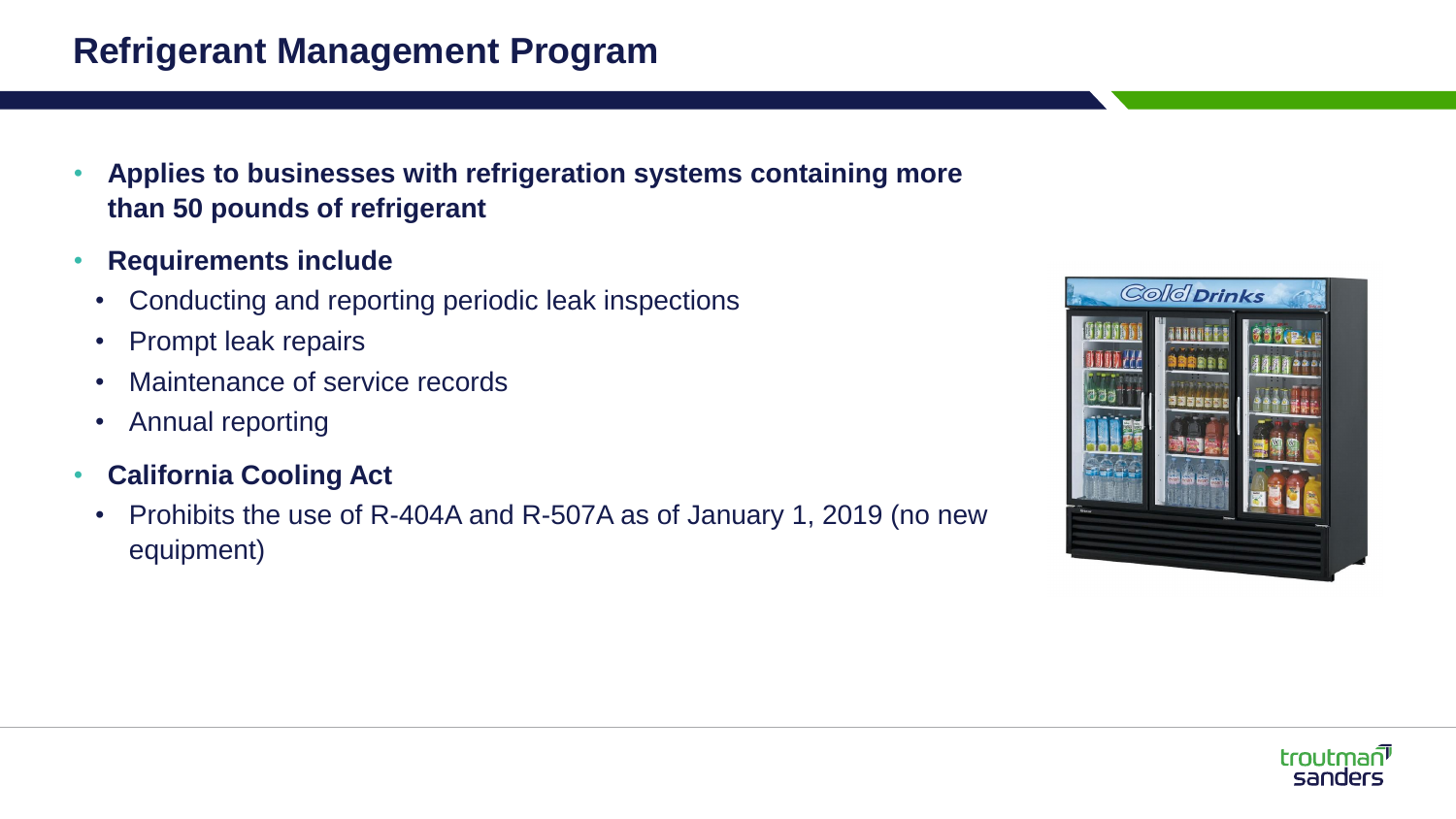#### **Emergency Generators – Air Permitting**

- **Applies to businesses that maintain emergency generators on-site**
- **May require permitting and ongoing testing and monitoring**
	- Depending on Air District
	- Size
	- Amount and type of use

![](_page_18_Picture_6.jpeg)

![](_page_18_Picture_7.jpeg)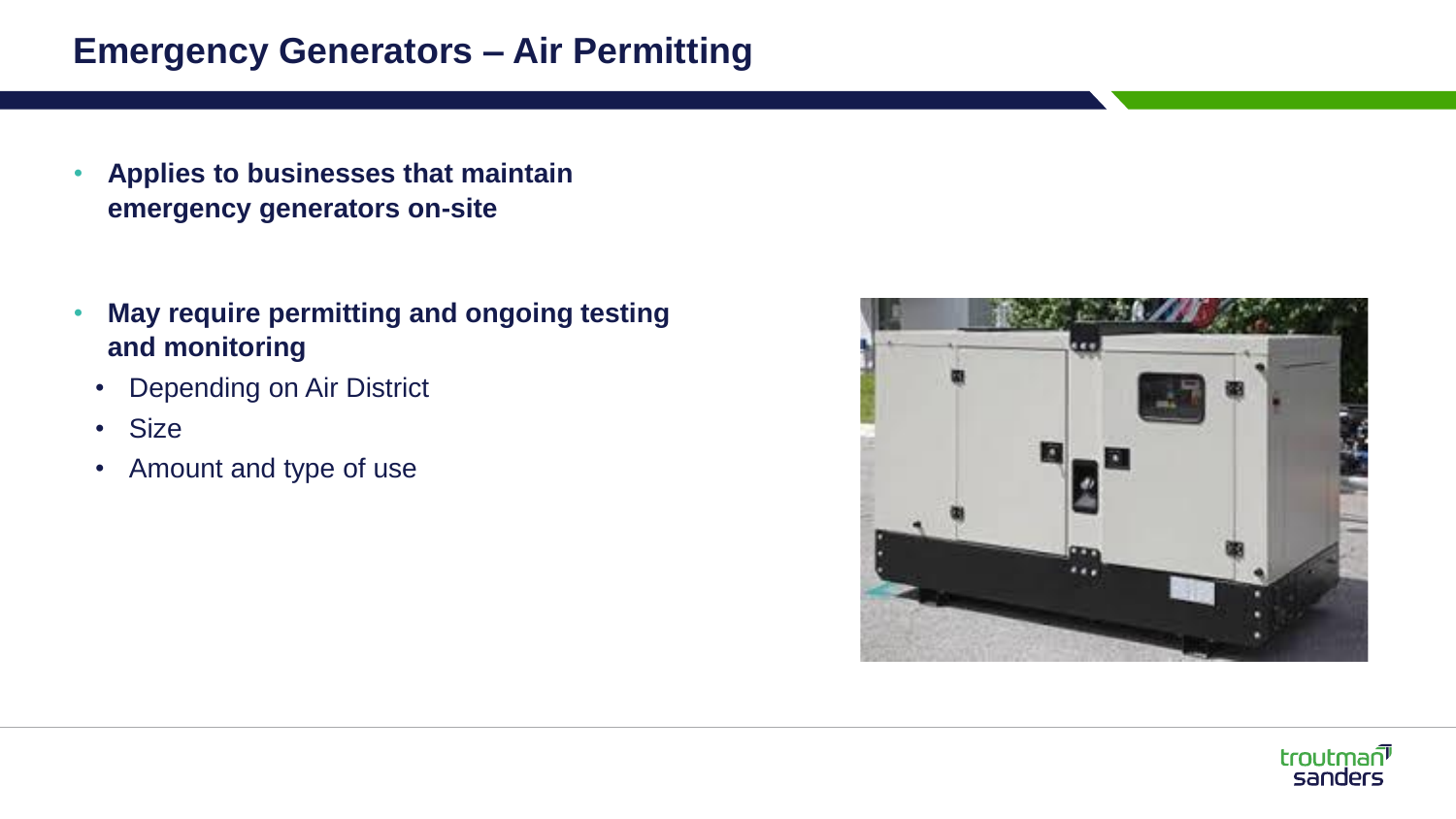### **Proposition 65**

- **Applies to businesses with more than 10 employees**
	- Manufacturers, distributors, retailers
- **Requires consumers and employees be warned about exposures to listed chemicals**

**A WARNING:** This product can expose you to chemicals including Lead, which is known to the State of California to cause cancer and birth defects or other reproductive harm. For more information go to www.P65Warnings.ca.gov

#### • **Recent amendments**

- At least one chemical must be listed, unless "short-form" is used
- Retailers' liability somewhat more limited

![](_page_19_Picture_8.jpeg)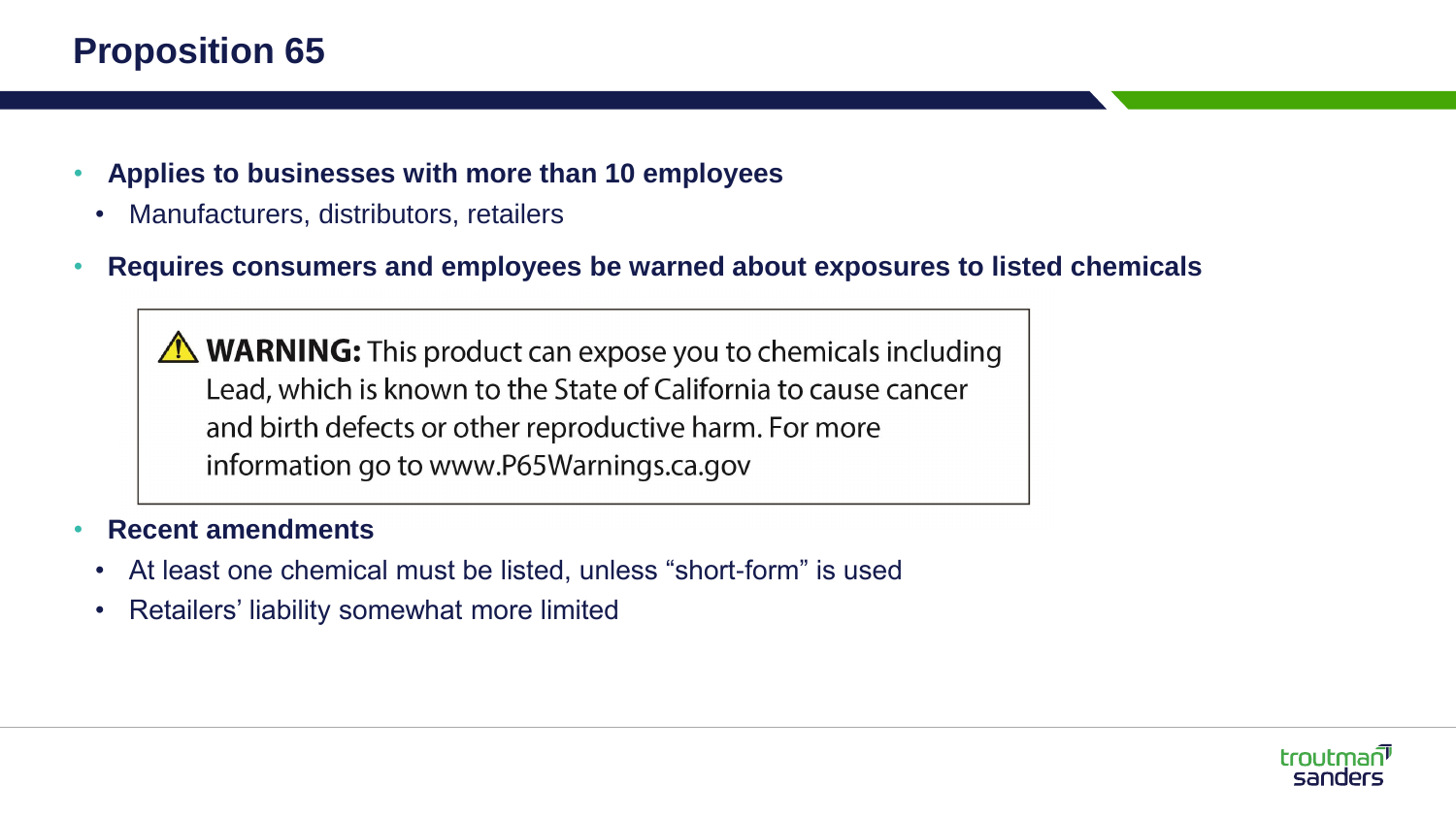- **Attend webinars like these hosted by the RCC**
- **Attend the annual CUPA conference**
- **Closely monitor CUPA inspection reports for new trends**
- **Track district attorney settlements**

![](_page_20_Picture_5.jpeg)

![](_page_20_Picture_6.jpeg)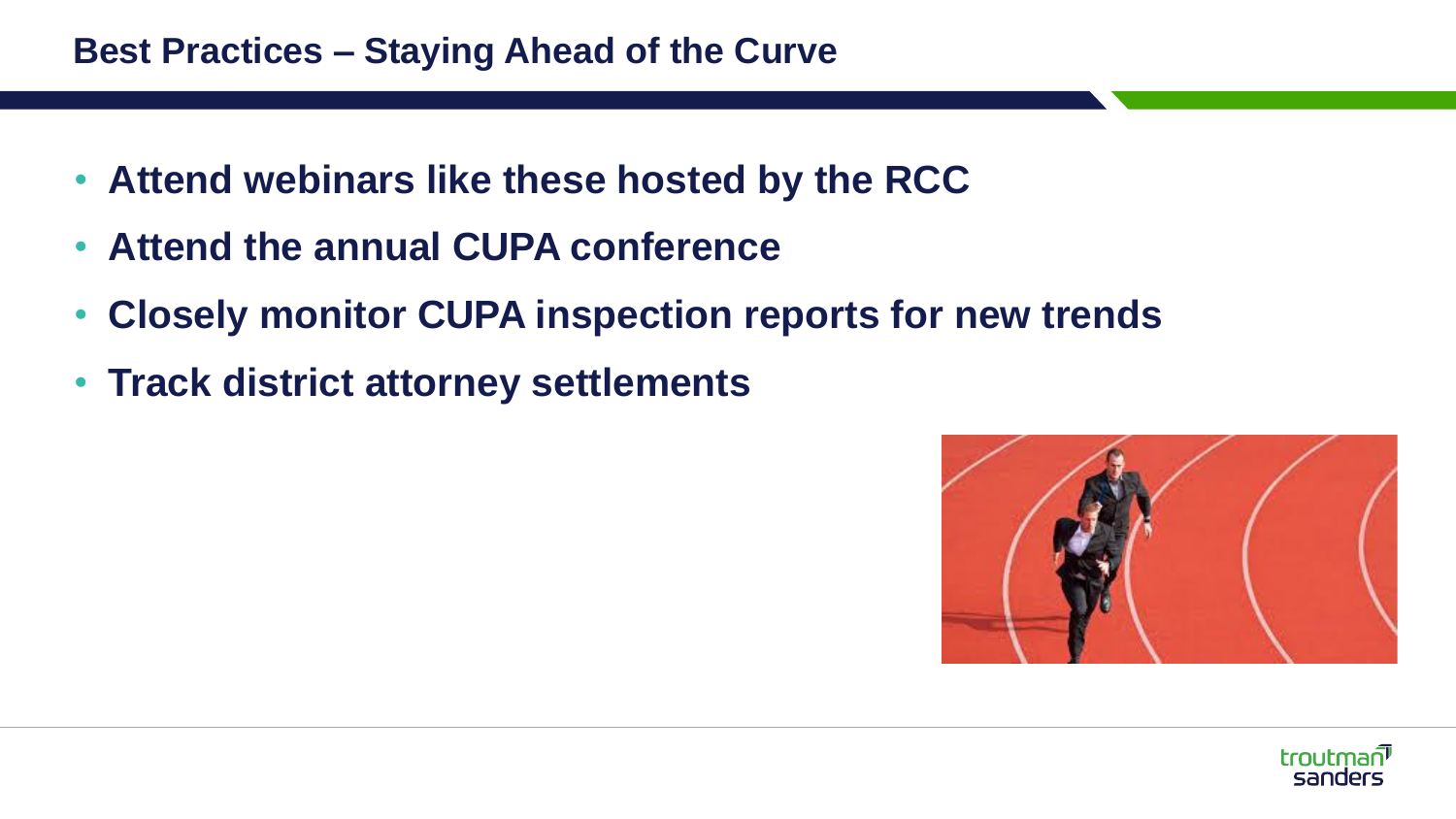## **Questions?**

## **Use the Q&A Feature in Zoom Webinar to Pose Your Question Directly to the Presenter**

Angela J. Levin (415) 477-5787 angela.levin@troutman.com

Please visit our blog site, **Environmental Law and Policy Monitor**, to learn the latest in environmental news.

<https://www.environmentallawandpolicy.com/>

## troutman<sup></sup> sanders